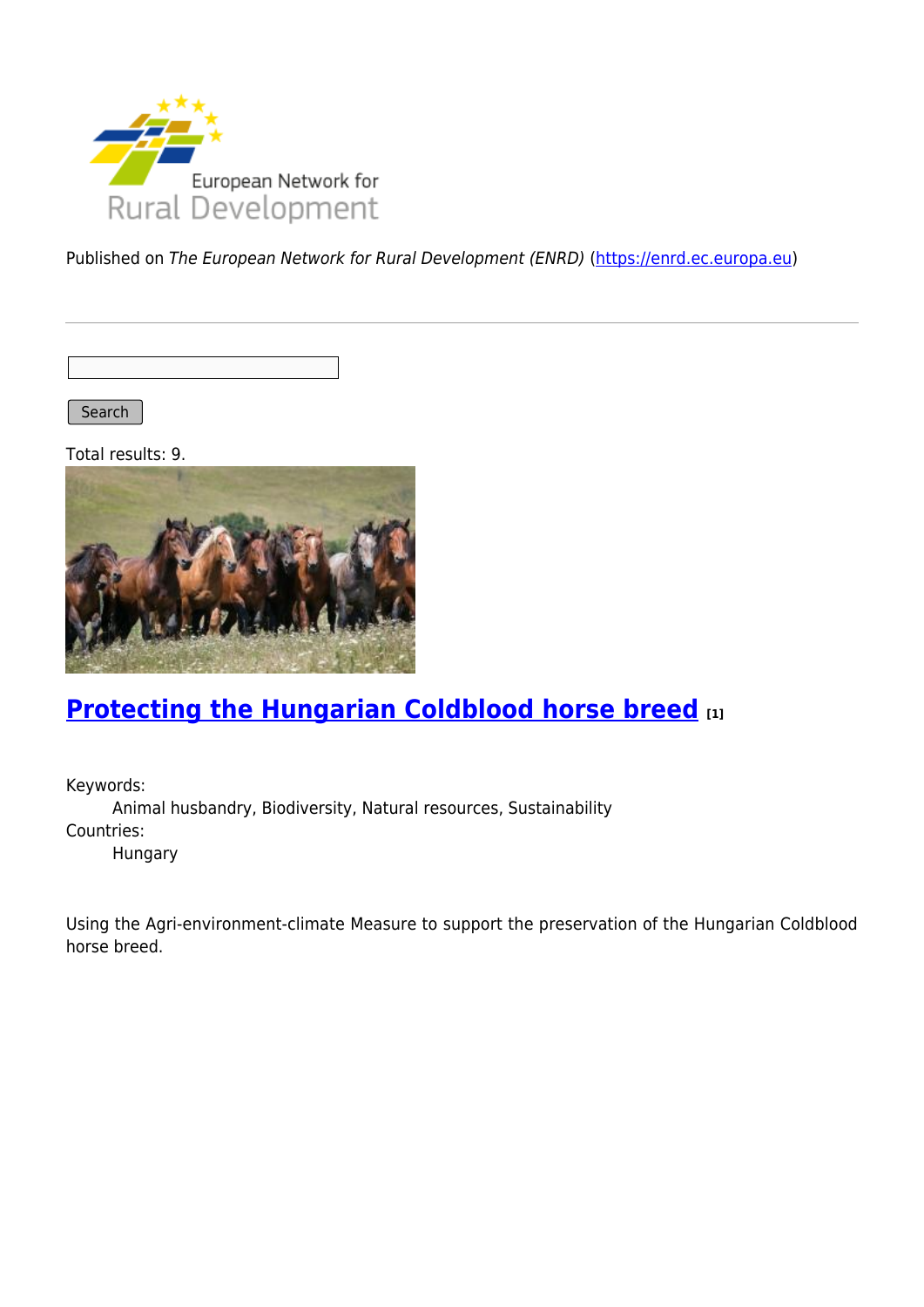

# **[Improvement and recovery of the pedestrian routes network](https://enrd.ec.europa.eu/projects-practice/improvement-and-recovery-pedestrian-routes-network-rabacal_en) [in Rabaçal](https://enrd.ec.europa.eu/projects-practice/improvement-and-recovery-pedestrian-routes-network-rabacal_en) [2]**

Keywords:

Biodiversity, Forestry, Nature conservation, Protected areas Countries: Portugal

Rural Development Programme support was used to improve the accessibility and educational function of a UNESCO-listed Natural Park in Madeira, Portugal.



## **[Improvement of forest genetic resources in the area](https://enrd.ec.europa.eu/projects-practice/improvement-forest-genetic-resources-area-managed-gyulaj-co_en) [managed by Gyulaj Co](https://enrd.ec.europa.eu/projects-practice/improvement-forest-genetic-resources-area-managed-gyulaj-co_en) [3]**

Keywords: Biodiversity, Forestry, Natural resources, Sustainability Countries: Hungary

Preserving forest genetic resources to increase the resilience of forests against the impacts of climate change.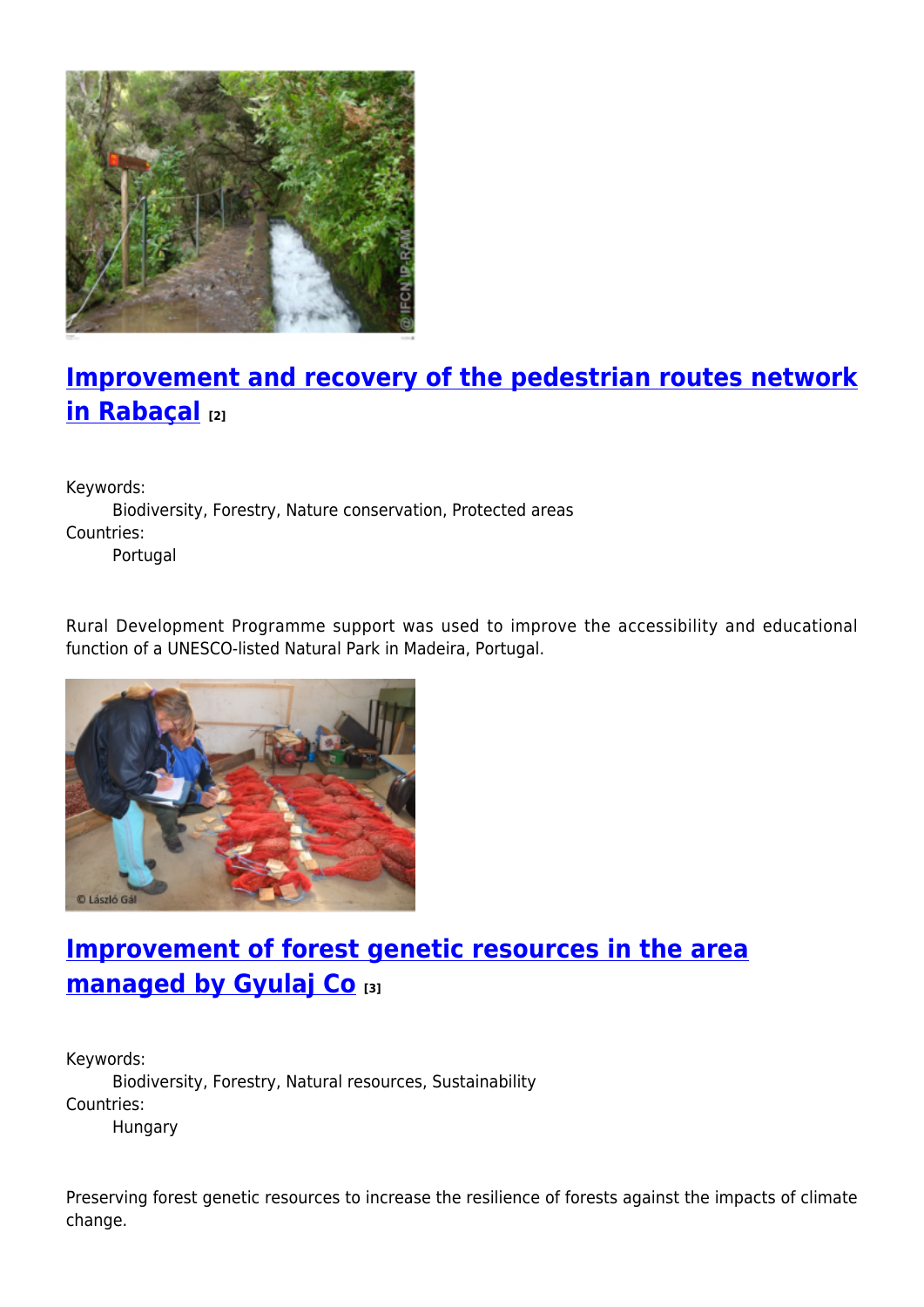

# **[Organic cattle breeding in Zala county](https://enrd.ec.europa.eu/projects-practice/organic-cattle-breeding-zala-county_en) [4]**

Keywords:

Animal husbandry, Entrepreneurship, Environmental protection, Organic farming, Soil management

Countries:

Hungary

An organic cattle breeding farm is working to reverse the degradation of environmental conditions on the farm, whilst ensuring its long-term economic sustainability.



## **[Agri-environment business focused on adaptation to climate](https://enrd.ec.europa.eu/projects-practice/agri-environment-business-focused-adaptation-climate-change-ekofarma-petra-marada_en) [change \(Ekofarma Petra Marada\)](https://enrd.ec.europa.eu/projects-practice/agri-environment-business-focused-adaptation-climate-change-ekofarma-petra-marada_en) [5]**

Keywords:

Agriculture, Biodiversity, Climate change adaptation, Environmental protection, Information & promotion activities, Rural Inspiration Awards: nominees Countries:

Czech Republic

An eco-farm implementing agri-environment-climate measures aims to foster ecosystem services and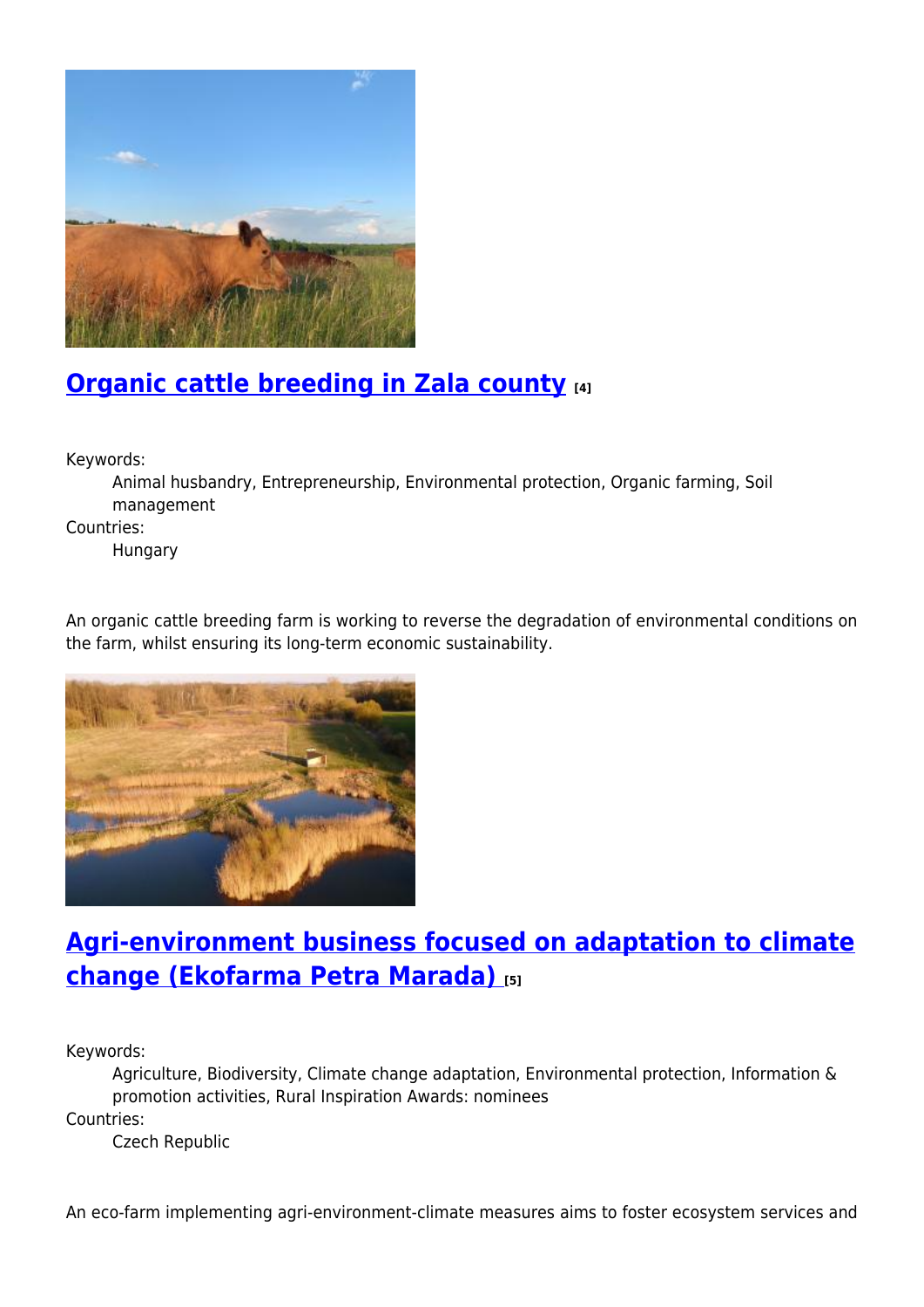climate adaptation on-farm as well as promote wider uptake throughout the farming community.



# **[The Gaschet dam - Preserving the largest freshwater body](https://enrd.ec.europa.eu/projects-practice/gaschet-dam-preserving-largest-freshwater-body-guadeloupe_en) [in Guadeloupe](https://enrd.ec.europa.eu/projects-practice/gaschet-dam-preserving-largest-freshwater-body-guadeloupe_en) [6]**

Keywords:

Biodiversity, Environmental protection, Forestry, Nature conservation, Protected areas, Tourism Countries:

France

An afforestation project to protect the largest body of freshwater in Guadeloupe and improve the biodiversity in the surrounding area.



### **[AECM scheme on the farm Kašperské Hory](https://enrd.ec.europa.eu/projects-practice/aecm-scheme-farm-kasperske-hory_en) [7]**

Keywords:

Agriculture, Animal husbandry, Environmental sustainability, Organic farming Countries:

Czech Republic

An example of a large-scale previously state owned farm, which now successfully combines economic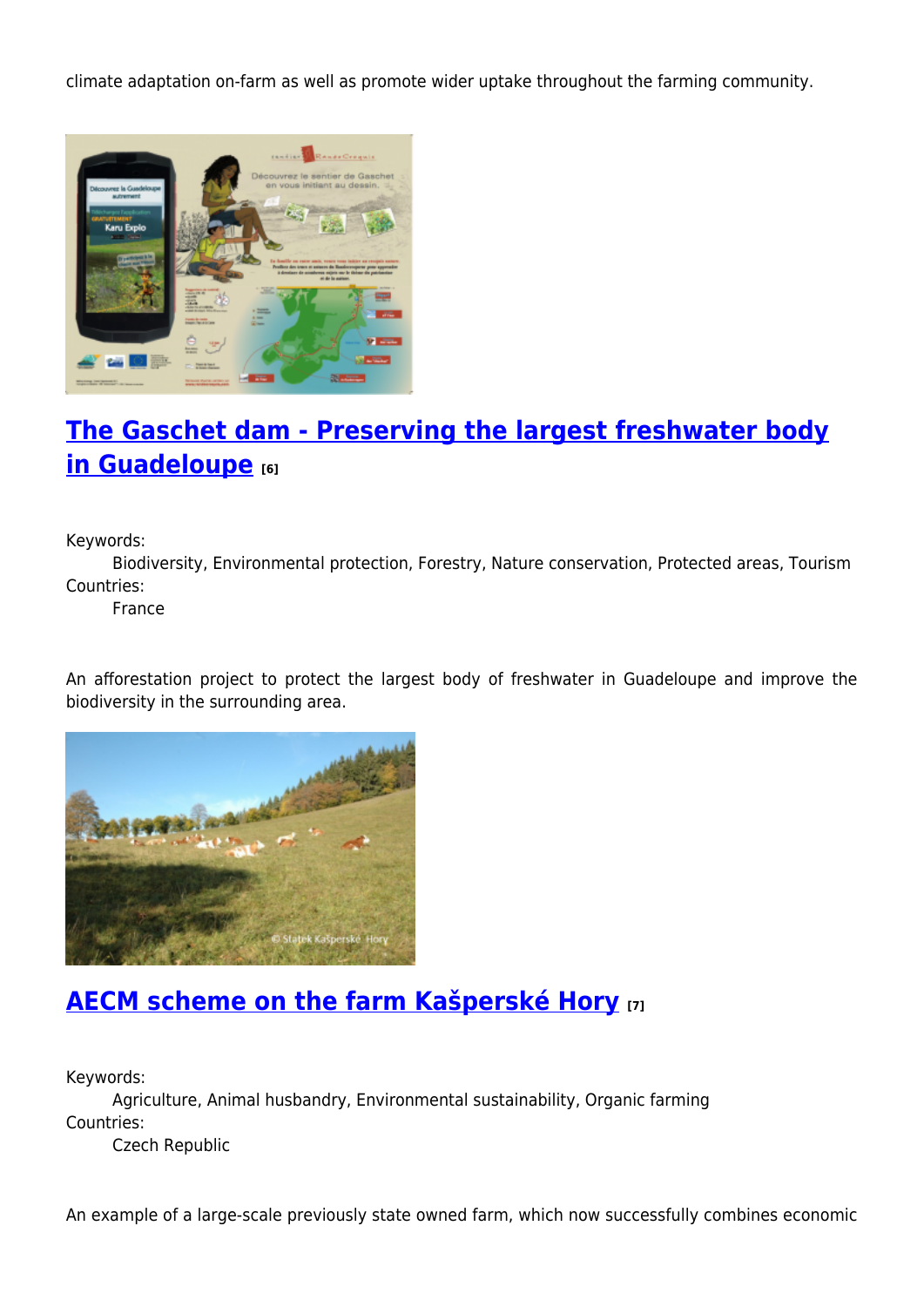

Keywords:

Biodiversity, Education & lifelong learning, Environmental protection, Nature conservation Countries:

France

A project that supported local municipalities in their campaign to reduce the use of pesticides by their citizens.



### **[Herdade do Esporão – Water use efficiency in quality grapes](https://enrd.ec.europa.eu/projects-practice/herdade-do-esporao-water-use-efficiency-quality-grapes-production_en) [production](https://enrd.ec.europa.eu/projects-practice/herdade-do-esporao-water-use-efficiency-quality-grapes-production_en) [9]**

Keywords:

Agriculture, Environmental protection, Irrigation, Organic farming, Water management Countries:

Portugal

A company that produces wine and olive oil developed a strategy to improve its water use efficiency and receives AECM support for its water-saving agricultural good practices.